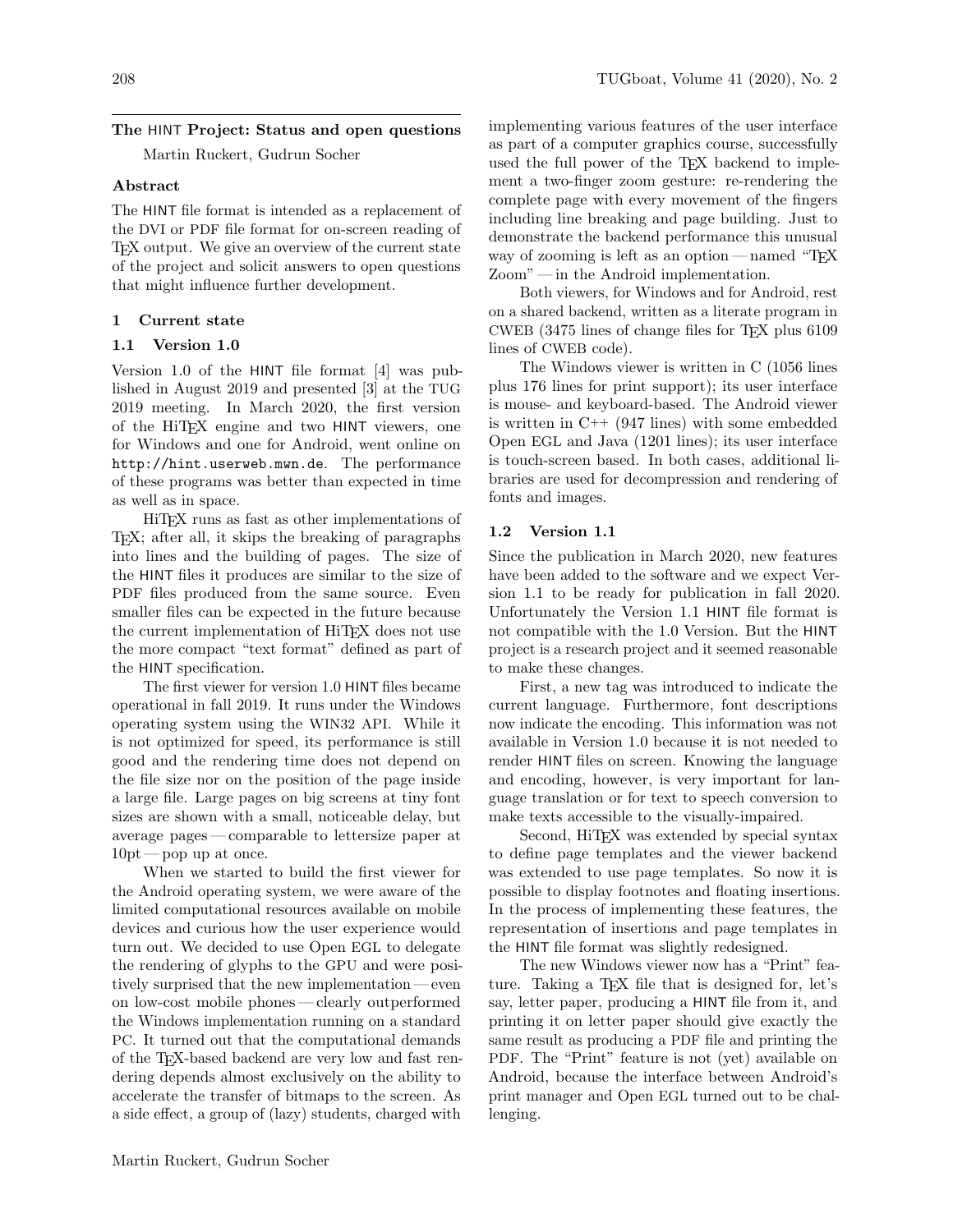If we have  $x_i = 1$  then

$$
\sum_{i=0}^{\infty} x_i = +\infty \, . \tag{1a}
$$

We further have:

$$
\frac{x^3}{3} = \int_0^x t^2 dt
$$
 (1b)

and for suitable  $a_i$  even

$$
\sqrt{x+1} = \sum_{0}^{\infty} a_i \,. \tag{2}
$$

This concludes the sample.

Figure 1(a): Some math displayed in the Windows viewer; screenshot at actual size on a 142dpi screen.



(b): The same document, in landscape mode on a mobile phone. The fonts in both images are the same size.

A few words about math support: because T<sub>E</sub>X's formatting of mathematical formulas does not depend on  $\hbar$  is the or  $\psi$ , HiTEX does not require any special handling of math mode. The only exception is the positioning of a displayed formula and its equation number in a paragraph. Here HiT<sub>E</sub>X will encode the necessary information, such as the value of \abovedisplayshortskip, together with the formula and the equation number in the HINT file, and the viewer applies T<sub>EX</sub>'s algorithm to position them correctly. Two examples are shown in figure 1.

The LAT<sub>EX</sub> support of HiT<sub>EX</sub> is still incomplete because HiTEX is still based on Knuth's TEX distribution and the extensions of  $\varepsilon$ -T<sub>E</sub>X are not yet part of it. HiT<sub>E</sub>X's memory model is still based on Knuth's 16 bit pointers. We hope, however, that in the near future, HiTFX and the HINT viewers can become a standard part of the TEX Live distribution and as easy to use as any other TEX engine.

### 2 Open questions

Now to the questions. Two basic goals of the HINT project are:

- 1. The HINT format is independent of TEX. It should lend itself as an output format to all kinds of document processors.
- 2. HiTEX is source-compatible with other common versions of TFX like pdfTFX.

As a consequence, it is important to use common standards both inside and outside the TEX universe.

## 2.1 Language information and character encoding

Universally accepted standards have been defined for the world wide web to represent language information. The Internet Engineering Task Force (IETF) has defined in BCP 47 [\[1\]](#page-3-2) tags for identifying languages: short strings like "en" for English or "de" for Deutsch, and longer ones like "sl-IT-nedis", for the specific variant of the Nadiza dialect of Slovenian that is spoken in Italy. A HINT file should contain these language tags to enable tools, for example a text to speech converter, to process a HINT file. The open question is: How can I obtain this information from a T<sub>F</sub>X source file?

The babel package is the de facto standard handling language selection in TEX. It provides a mechanism to map the tags from BCP 47 to TEX's language numbers and back again. Adding these tags to an output file is, however, less simple: When T<sub>EX</sub>'s whatsit nodes with a language subtype arrive at the page builder, only the language number is left. I think all TFX engines that want to embed language information in their output would benefit from a simple standard mechanism; for example, adding a T<sub>F</sub>X string number pointing to the BCP 47 tag to the language whatsit nodes.

The situation with character encodings is similar. In a HINT file, text is represented as a sequence of numbers called character codes. HINT files use the UTF-8 character encoding scheme (CES) to map these numbers to their representations as byte sequences. For example, the character code "0xE4" (228 decimal) is encoded as the byte sequence "0xC3 0xA4". The same number 0xE4 now can represent different characters depending on the coded character set (CCS). For example in the common ISO-8859-1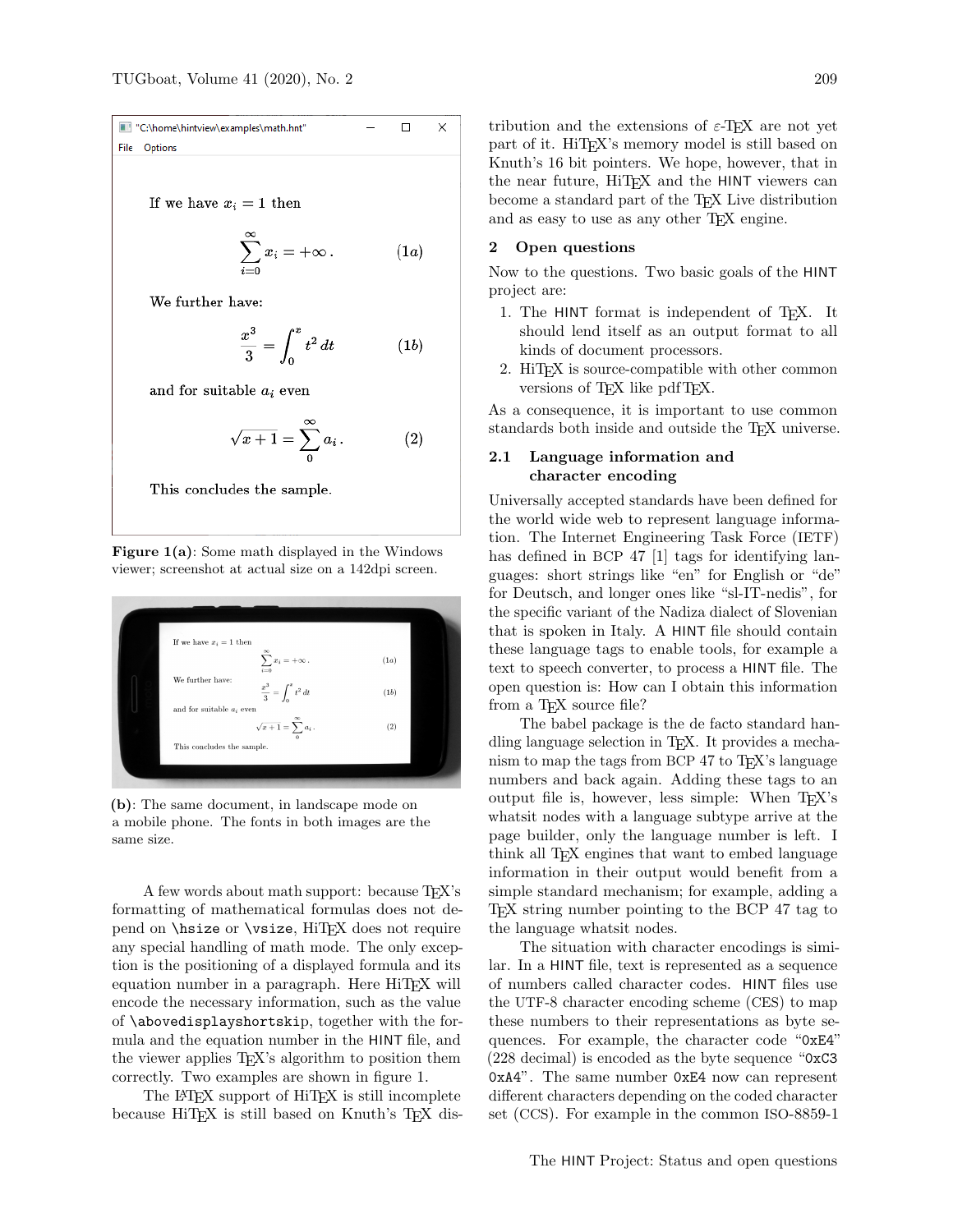(Latin 1) encoding the number 0xE4 is the umlaut "a" whereas in the ISO-8859-7 (Latin/Greek) it is the Greek letter " $\delta$ " and in the EBCDIC encoding, once common on IBM mainframes, it is the upper case letter "U".

The character encoding is irrelevant for rendering a HINT file as long as the character codes in the HINT content section are consistent with the character codes used in the font file, but the character encoding is necessary for all programs that need to "understand" the content of the HINT file. For example, programs that want to translate a HINT document to a different language or for text-to-speech conversion.

The IETF has established a character set registry [\[2\]](#page-3-3) that defines an enumeration of all registered coded character sets. The coded character set numbers are in the range 1–2999. This encoding number is required in a HINT file as part of a font definition. Is there a method to obtain this number in a standard way when processing a T<sub>EX</sub> source file? Again, all TEX engines that want to produce accessible output will need that information.

#### 2.2 Images

This section is only about still images, not animated images. There are many different file formats to store images, but most of them exist only for historic reasons, marketing considerations, or patent rights. If you look around the web, a few image file formats are common: JPEG for photographs; PNG for clipart, button faces, and other simple graphical objects; and SVG for resolution-independent vector graphics. Image formats that are commonly used with TEX, like EPS or PDF, are not found among them. Further, T<sub>EX</sub> engines and T<sub>EX</sub> viewers support different sets of image formats. There are very good programs available to convert basically any image format into any other image format, and therefore it seems reasonable to define one basic set of image formats that are supported by any TEX engine and any TEX viewer. I assume that JPEG and PNG are most likely part of such a set. The open question is: What kind of image format should be used for vector graphics?

Among the different versions of SVG, probably compressed SVG Tiny is the only viable candidate for the HINT file format, since the HINT file format is specifically designed for mobile devices, such as eBook readers, with severely limited capabilities. But even for SVG Tiny, it seems there is no simple, highperformance library that would do the job. Of course there are interpreters for SVG, EPS, or PDF graphics, but unless you need such an interpreter anyway for

viewing your TEX output, these interpreters add considerably to the footprint of the TEX viewer.

The only extra interpreter that is (planned to be) part of the HINT viewer is the FreeType library. It is needed for PostScript Type 1 fonts. Therefore the cheapest alternative would be a program that converts vector graphics to glyphs in such a font. Is this a viable idea?

Finally, someone might be able to answer this question easily, but I have not investigated it yet: What is the minimal set of primitives I have to implement in HiTFX to make the typical L<sup>AT</sup>FX graphics packages happy?

### 2.3 Links

For an output format like HINT that supports ondemand page building, the usual method of books and TEX— to implement references, namely page numbers, does not work. Therefore links are necessary to navigate large documents. Generating links is already common practice when TEX's output is a PDF file. But note, that for example the TUGboat sample article template starts with

\usepackage{ifpdf} \ifpdf \usepackage[...]{hyperref} \else \usepackage{url} \fi

This is a clear indication that there is no common set of primitives to implement links across output formats. Is the only solution another ifhint package?

Many of the new primitives of PDFTEX write their arguments directly to the PDF output file. Is it not better to define a new, standardized subtype of whatsit nodes for representing links, together with a common set of primitives to generate these nodes, and postpone the generation of output format dependent code?

#### 2.4 The viewer API

Unlike previous questions, this one is mainly, though not exclusively, HINT-specific. When viewing TEX output, be it a HINT file, a PDF file, or some other format used for example in a WYSIWYG editor, the viewer must support interactions between user and document. In simple cases this is just paging forward or backward, and in more sophisticated cases following a link or zooming. In contrast to DVI or PDF output, the document representation in a HINT file is more or less the representation that T<sub>E</sub>X uses internally for the document. Therefore the question of